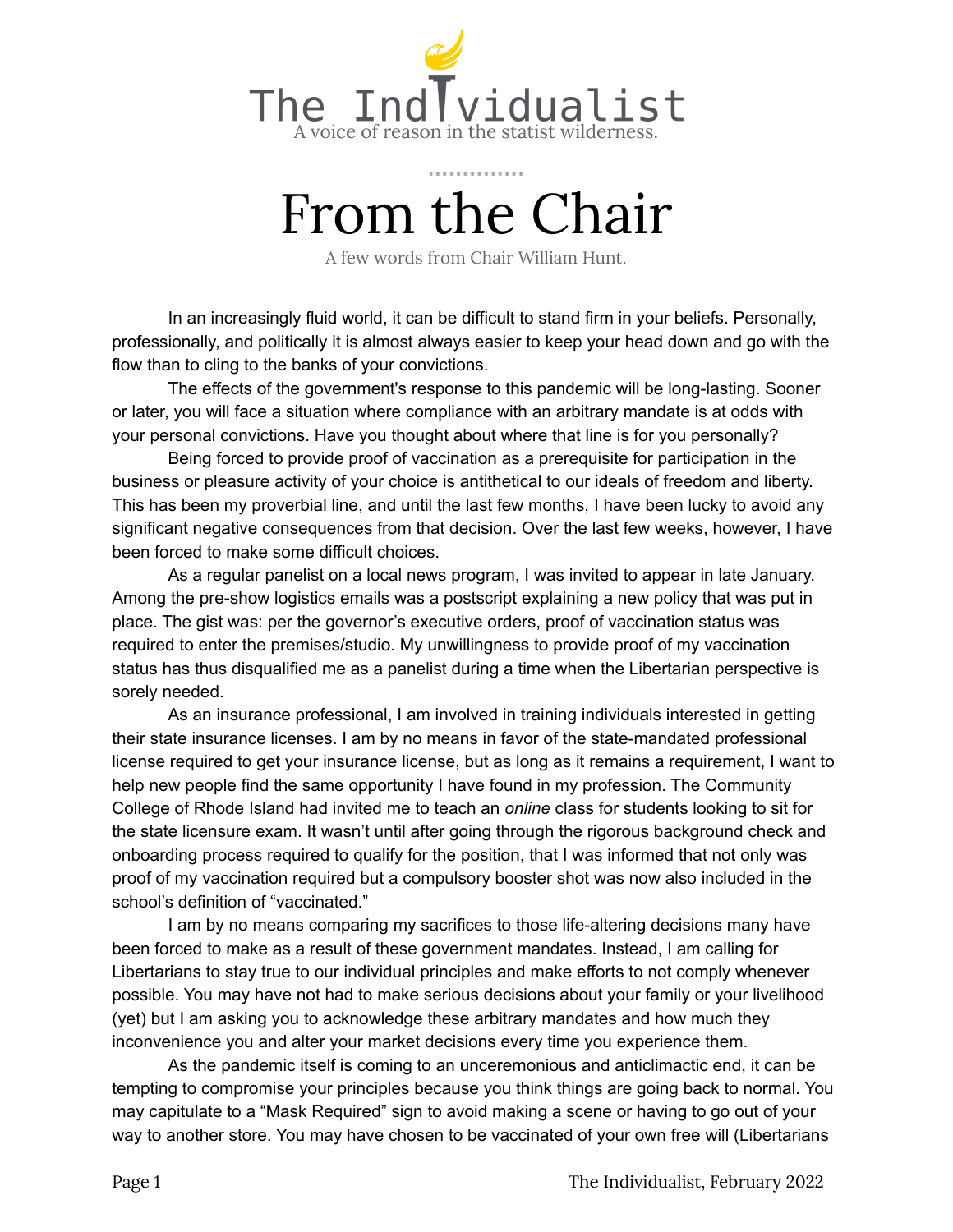fully support that decision as well); do not comply just because you meet the current requirements. Definitions and dictates have proven to be subjective; your convictions and your principles are your only reliable guide.

Feel your neighbor's pain; stand in solidarity with their plight. Do not be satisfied with the limited lifting of executive orders, or the "new normal" where you only get a fraction of your freedoms and liberties returned to you from a paternal state. Do not get distracted by a new war with an old enemy halfway around the world. Those who are responsible for the worst death and destruction wrought over the past two years are trying to change the narrative and hope their complete negligence is forgotten—do not forget.

"The past was alterable. The past never had been altered. Oceania was at war with Eastasia. Oceania had always been at war with Eastasia." - George Orwell, *1984*

-Billy Hunt Chairman LPRI

Policy Report

News of note from the legislative session.

### **COVID-19 Restrictions**

Most Rhode Islanders no longer have to wear masks in public. Gov. Dan McKee [allowed](https://governor.ri.gov/press-releases/governor-mckee-ridoh-announce-plan-lift-statewide-school-mask-mandate-and-allow) the long-standing executive order dictating the state's public mask mandate, which required masks to be worn in the state's businesses and venues, to expire on February 11. The mask mandate for school children remains in place until March 5.

McKee's emergency powers, which the legislature voted to limit to 180 day periods last year, were set to expire on February 14. But lawmakers [voted](https://www.wpri.com/news/politics-government/ri-lawmakers-extend-mckees-emergency-power-for-45-more-days/) to extend them for another 45 days on March 31. The move means that McKee could reverse his mask decisions anytime between now and the end of March.

### **Elections**

On January 27, the State Government and Elections Committee in Rhode Island's House of Representatives voted to table for further study a **[bill](https://legiscan.com/RI/bill/H6622/2022)** that would get rid of party primaries. The bill would replace party-driven primary elections with preliminary general elections. The top two vote-getters from a preliminary general election would face off in state-wide general elections. Rep. Arthur Corvese, the bill's sponsor, has sold it as the answer to "unfair" general elections where state office is won by a plurality, rather than a majority, of total votes.

"As we've seen here in Rhode Island, it's possible to win even the governorship with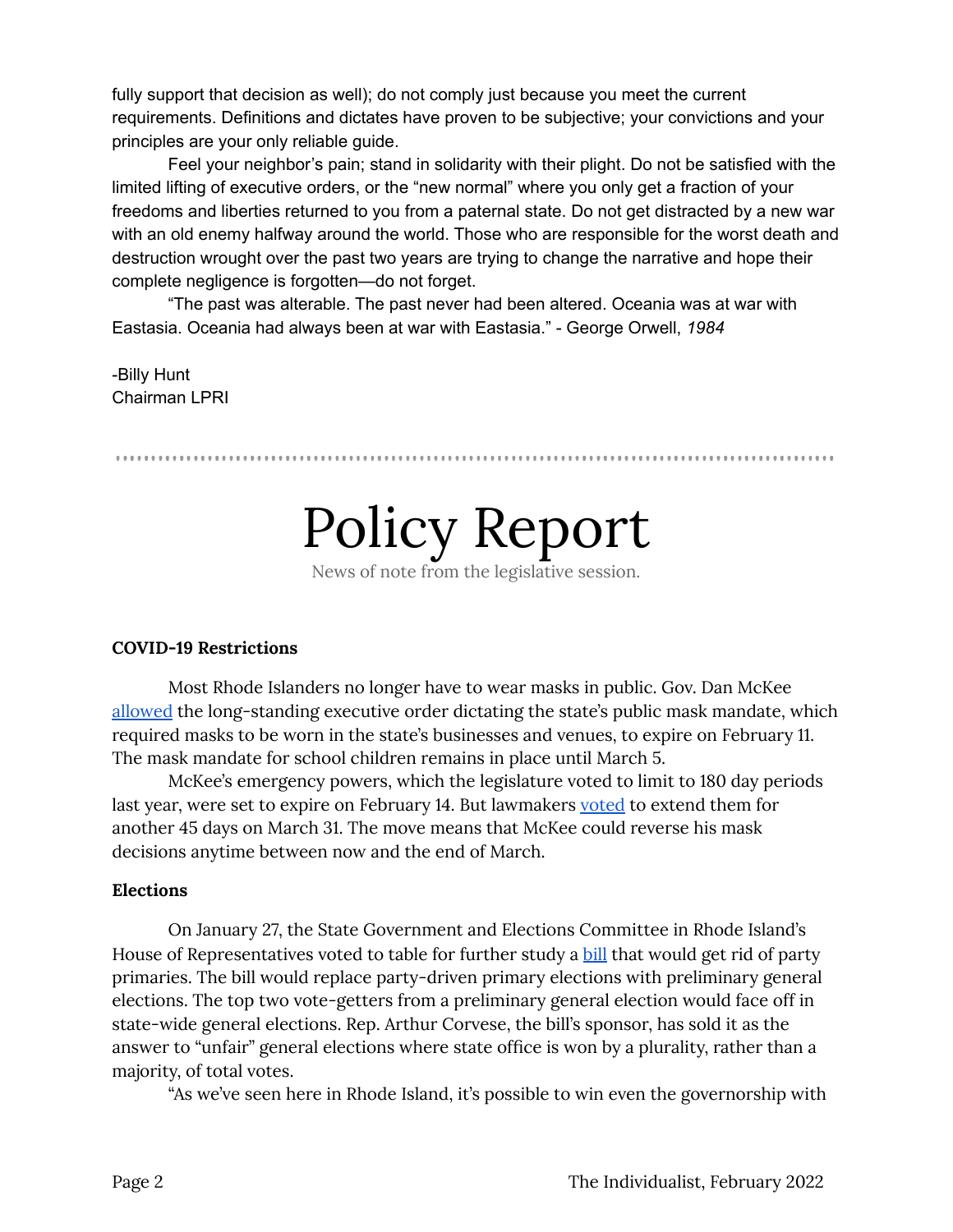much less than half of voters' support. That's not much of a mandate, since a majority of voters actually voted against the candidate who won," said Corvese via a press [release.](https://www.rilegislature.gov/pressrelease/_layouts/RIL.PressRelease.ListStructure/Forms/DisplayForm.aspx?List=c8baae31%2D3c10%2D431c%2D8dcd%2D9dbbe21ce3e9&ID=372289&Web=2bab1515%2D0dcc%2D4176%2Da2f8%2D8d4beebdf488)

On February 18, McKee signed into law the bill reapportioning the state's House, Senate, and congressional districts. Rhode Island's constitution requires districts to be reapportioned every 10 years, following the federal census.

## **Other News**

- McKee delivered the annual State of the State [address](https://governor.ri.gov/press-releases/governor-daniel-j-mckees-state-state-address) on January 18. The governor used the address to announce several spending initiatives included in his fiscal year 2023 budget proposal.
- That budget [proposal](https://www.wpri.com/target-12/gov-mckee-unveils-12-8b-state-budget-for-upcoming-fiscal-year/) includes plans for more than a billion dollars in federal relief funding.
- The legislature is [considering](https://www.providencejournal.com/story/news/local/2022/01/30/ban-plastic-bags-back-table-ri-legislature/9256865002/) a ban on single-use plastic bags, an idea that was first introduced in 2013.
- Patrons at restaurant bars who order a full meal will once more be able to enjoy happy hour specials if a **[bill](https://www.wpri.com/news/politics/ri-lawmakers-to-consider-bill-bringing-back-happy-hour/)** to revive happy hours passes the legislature. Rhode Island banned happy hours in the 1980s over drunk driving concerns.

From the Floor

A space for LPRI members to have their voices heard.

## **Can libertarians play a role as a viable third party?**

With the Republican party rapidly descending into a fringe Cult party and the Democrats primarily captive of radical progressives, is there actually a role for a viable 3rd party like Libertarians to appear as 'moderate' and responsible folks? Perhaps not quite as 'anti' government as their founders are but as a reasonable voice that minimizes government role and encourages free market solution approaches?

-Jim

### .............

*Have something to say about recent political events? We want to hear from you!*

*Send us your opinions, comments, and other miscellaneous musings about libertarian topics: [communications@lpri.us](mailto:communications@lpri.us). Use "From the Floor" in the subject line.*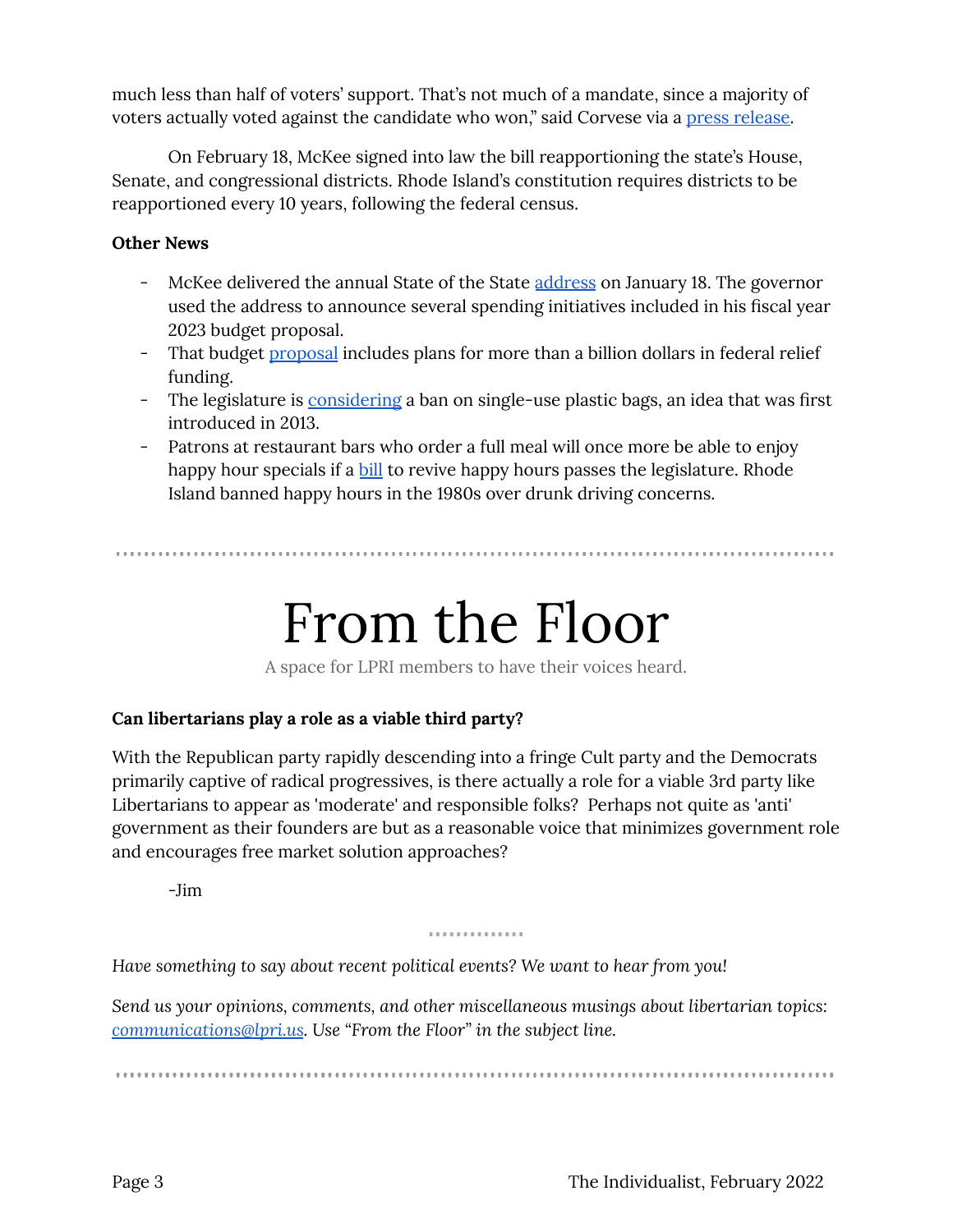# Libertarians Won't Survive Open Primaries

Proposed electoral reforms show the importance of growing the party right now.

If HP 6622, a bill that would end party primaries, advances through the legislature and becomes law, libertarians won't stand a chance in elections.

As currently drafted, the bill would allow all voters, regardless of party affiliation, to participate in a primary general election. The election would work as follows, according to a press [release](https://www.rilegislature.gov/pressrelease/_layouts/RIL.PressRelease.ListStructure/Forms/DisplayForm.aspx?List=c8baae31%2D3c10%2D431c%2D8dcd%2D9dbbe21ce3e9&ID=372289&Web=2bab1515%2D0dcc%2D4176%2Da2f8%2D8d4beebdf488) from the legislature:

For each office up for election, the top two vote-getters in the primary would be listed on the general election ballot. In cases where there are multiple seats to fill, as is often the case for city and town councils and school committees, the number of candidates who advance would equal twice the number of available positions. So if a town were electing three council members, the top six candidates in the general primary would advance to the general election.

In a state as heavily-Democratic as Rhode Island, that likely means Republicans, let alone third party candidates like libertarians, would have a difficult time making it to the general election.

And then there's the question of what legislation like this would mean for third parties looking to become recognized. Current Rhode Island law requires parties to receive 5% of a general election vote for either president or the governor. While presidential elections wouldn't be affected by HP 6622, gubernatorial races would. How would we get to 5% if we couldn't even get a candidate to a state-wide election? The bill doesn't address this.

Third parties are familiar with the barriers the established parties erect to stymie competition. This bill looks like yet another effort by the Democrat-Republican duopoly to keep us off the ballot and keep our voice in state politics marginalized.

We can't rely on Republicans to fight bad legislation like this: we need to make sure our voice is heard. We need to make sure libertarians aren't disenfranchised by being excluded from the ballot. Our message can win: but only if we can get it in front of voters.

We need your help to do this. The party needs members who are willing to volunteer and help fight bills like this from becoming law.

What are some of the perks of becoming a member?

- Only members are eligible to vote at our annual convention. In election years, votes on whether to award the party's endorsement to libertarian candidates for state and local office are held at conventions. Elections for Executive Committee officers occur at conventions, too.
- Only members can hold party offices. Members of the Executive Committee and directors and members of other committees that are part of the party's official